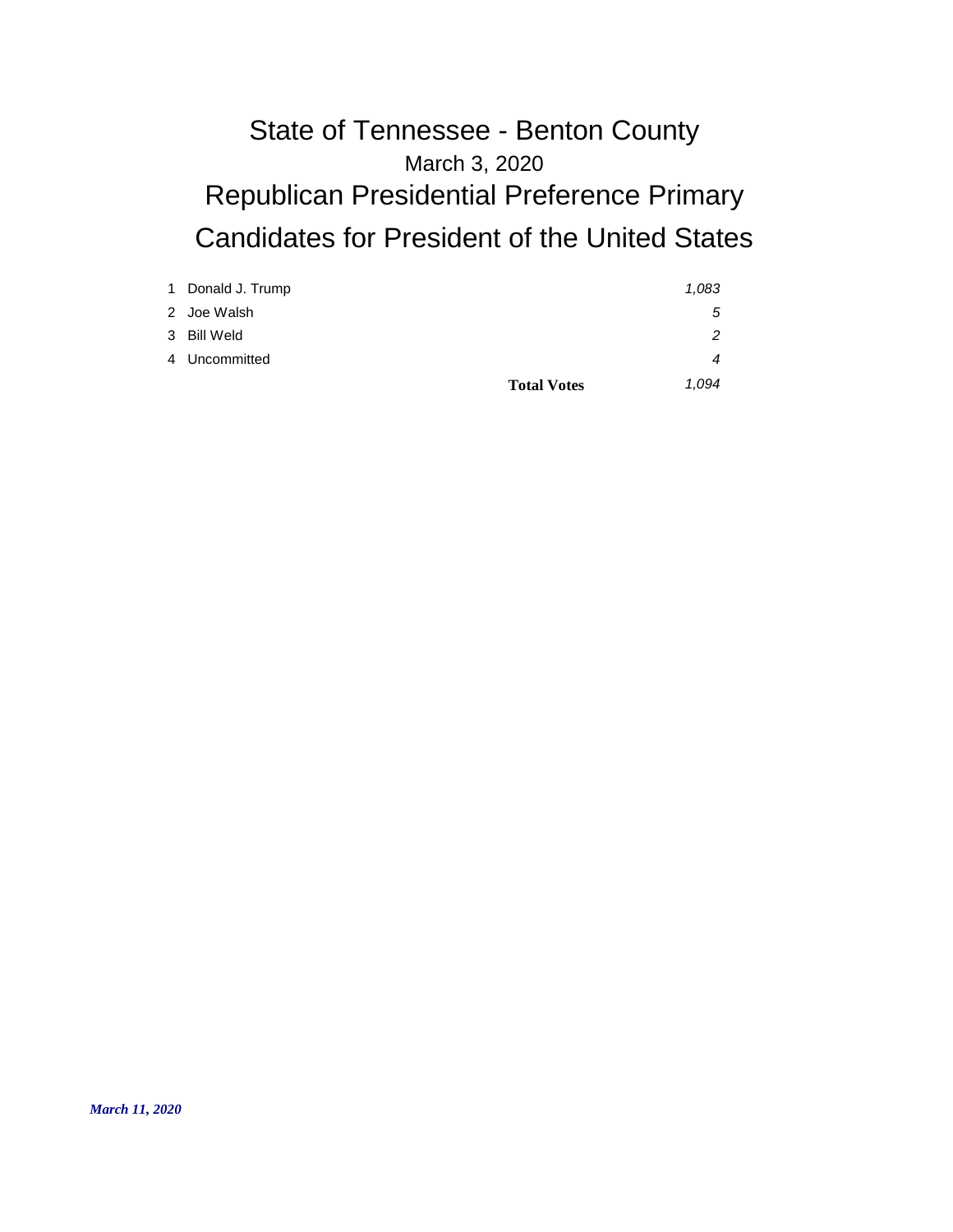## March 3, 2020 State of Tennessee - Benton County Republican Presidential Preference Primary Delegate At-Large

| 29     | Larry M. Sims (Uncommitted)       |     | 43  |
|--------|-----------------------------------|-----|-----|
| 28     | Patricia D. Mills (Uncommitted)   |     | 47  |
| 27     | Leslie D. Mills (Uncommitted)     |     | 39  |
| 26     | Wanda J. Cooke (Uncommitted)      |     | 52  |
| 25     | Jake Adams (Uncommitted)          |     | 76  |
| 24     | Marsha Yessick (Trump)            |     | 174 |
| 23     | Susan Richardson Williams (Trump) | 266 |     |
| 22     | Rick Tillis (Trump)               |     | 315 |
| 21     | Dalton Temple (Trump)             |     | 288 |
| 20     | Robin T. Smith (Trump)            |     | 329 |
| 19     | Nazar Sharanshi (Trump)           |     | 81  |
| 18     | Paulina Albornoz Madaris (Trump)  |     | 140 |
| 17     | Raul Lopez (Trump)                |     | 199 |
| 16     | Mary Littleton (Trump)            |     | 342 |
| 15     | Jennifer Inman Little (Trump)     |     | 314 |
| 14     | Peggy Larkin (Trump)              |     | 486 |
| 13     | William Lamberth (Trump)          |     | 516 |
| 12     | Amy Jones (Trump)                 |     | 534 |
| 11     | Jack Johnson (Trump)              |     | 577 |
| 10     | Shannon Haynes (Trump)            |     | 520 |
| 9      | Lei Ann Gleaves (Trump)           |     | 397 |
| 8      | Douglas M. Englen (Trump)         |     | 567 |
| 7      | Beth Scott Clayton (Trump)        |     | 520 |
| 6      | Jane Chedester (Trump)            |     | 436 |
| 5      | Linda D. Buckles (Trump)          |     | 493 |
| 4      | Chad Blackburn (Trump)            |     | 716 |
| 3      | Mae Beavers (Trump)               |     | 577 |
| 1<br>2 | Julia Atchley-Pace (Trump)        |     | 498 |
|        | Steve Allbrooks (Trump)           |     | 670 |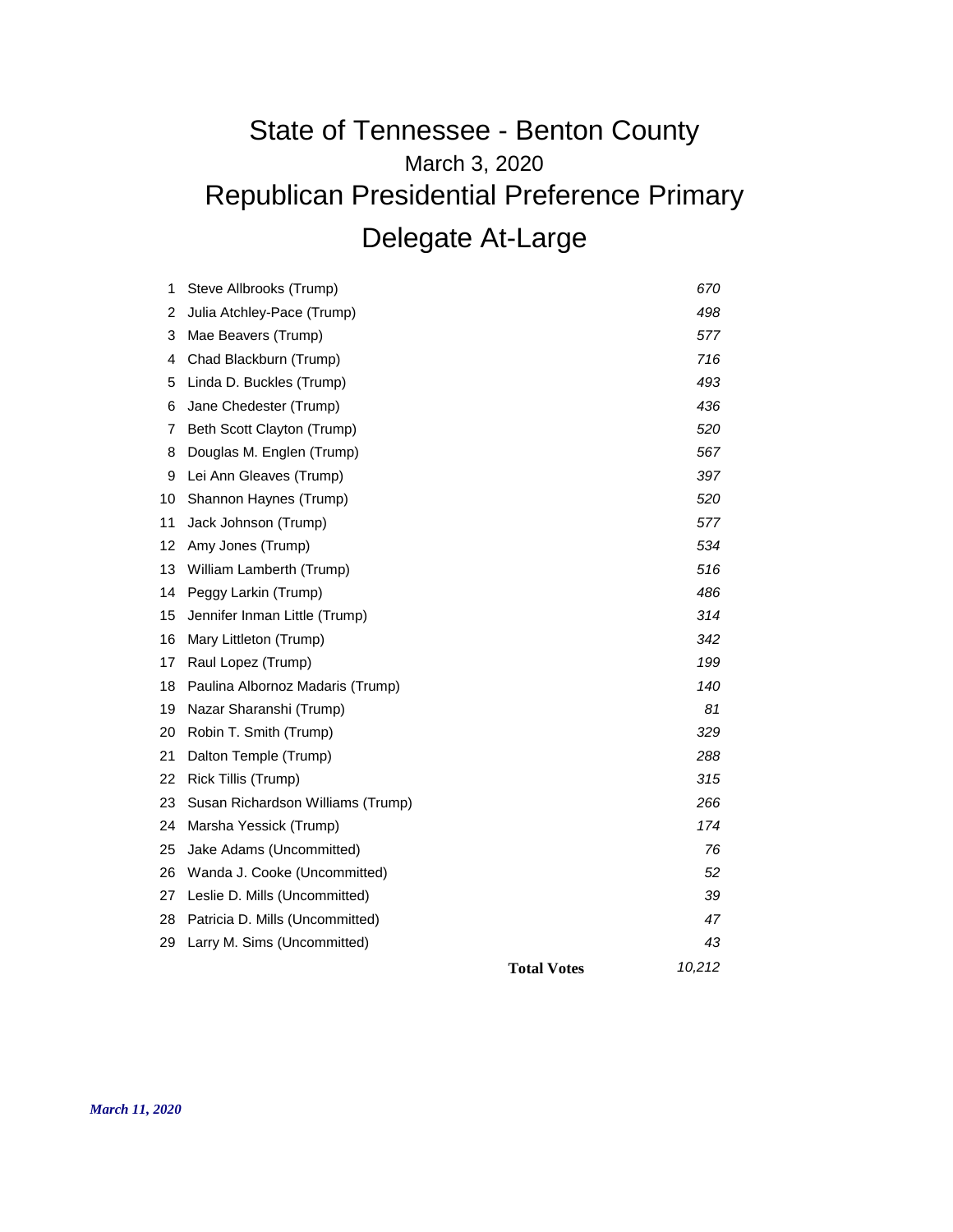# March 3, 2020 State of Tennessee - Benton County Republican Presidential Preference Primary Delegate District 7

|      | Patricia F. Allen (Trump)     |                    | 548   |
|------|-------------------------------|--------------------|-------|
| 2    | Cheryl D. Brown (Trump)       |                    | 402   |
| 3    | Sharon Massey Grimes (Trump)  |                    | 411   |
| 4    | Jim Looney (Trump)            |                    | 346   |
| 5    | Angie McClanahan (Trump)      |                    | 218   |
| 6    | Tony Roberts (Trump)          |                    | 394   |
| 7    | Todd Benne Jr. (Uncommitted)  |                    | 22    |
|      | 8 Kenneth Eaton (Uncommitted) |                    | 22    |
| 9    | Lisa Gary (Uncommitted)       |                    | 33    |
| 10 - | Steven Giorno (Uncommitted)   |                    | 9     |
| 11   | Rob Tiede (Uncommitted)       |                    | 11    |
|      |                               | <b>Total Votes</b> | 2.416 |

## Delegate District 8

| 1 | Nichole Bufalino (Trump)   |    |
|---|----------------------------|----|
|   | 2 Joseph S. Coury (Trump)  |    |
|   | 3 Elaine S. Ervin (Trump)  |    |
|   | 4 Charlotte Kelley (Trump) |    |
|   | 5 Steve Maroney (Trump)    |    |
|   | 6 Jim Craig (Uncommitted)  | 0  |
|   | <b>Total Votes</b>         | 14 |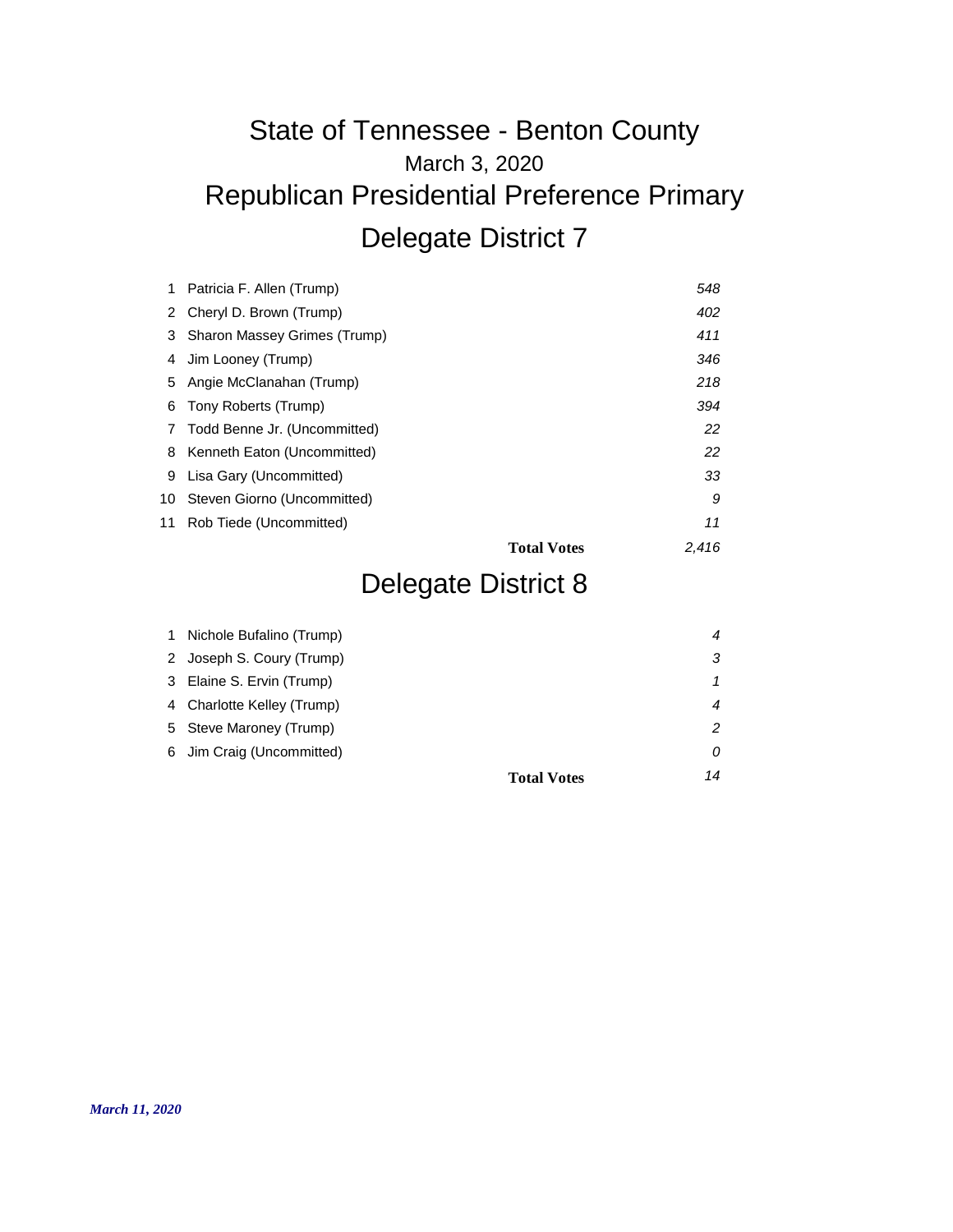#### March 3, 2020 State of Tennessee - Benton County Democratic Presidential Preference Primary Candidates for President of the United States

| 1  | Michael Bennet        | 4                         |
|----|-----------------------|---------------------------|
| 2  | Joseph R. Biden       | 402                       |
| 3  | Michael R. Bloomberg  | 129                       |
| 4  | Cory Booker           | 0                         |
| 5  | Pete Buttigieg        | 39                        |
| 6  | Julián Castro         | 0                         |
| 7  | John K. Delaney       | 1                         |
| 8  | <b>Tulsi Gabbard</b>  | 3                         |
| 9  | Amy Klobuchar         | 21                        |
| 10 | <b>Deval Patrick</b>  | 0                         |
| 11 | <b>Bernie Sanders</b> | 160                       |
| 12 | <b>Tom Steyer</b>     | 10                        |
| 13 | Elizabeth Warren      | 41                        |
| 14 | Marianne Williamson   | 2                         |
| 15 | Andrew Yang           | 3                         |
| 16 | Uncommitted           | 1                         |
|    |                       | 816<br><b>Total Votes</b> |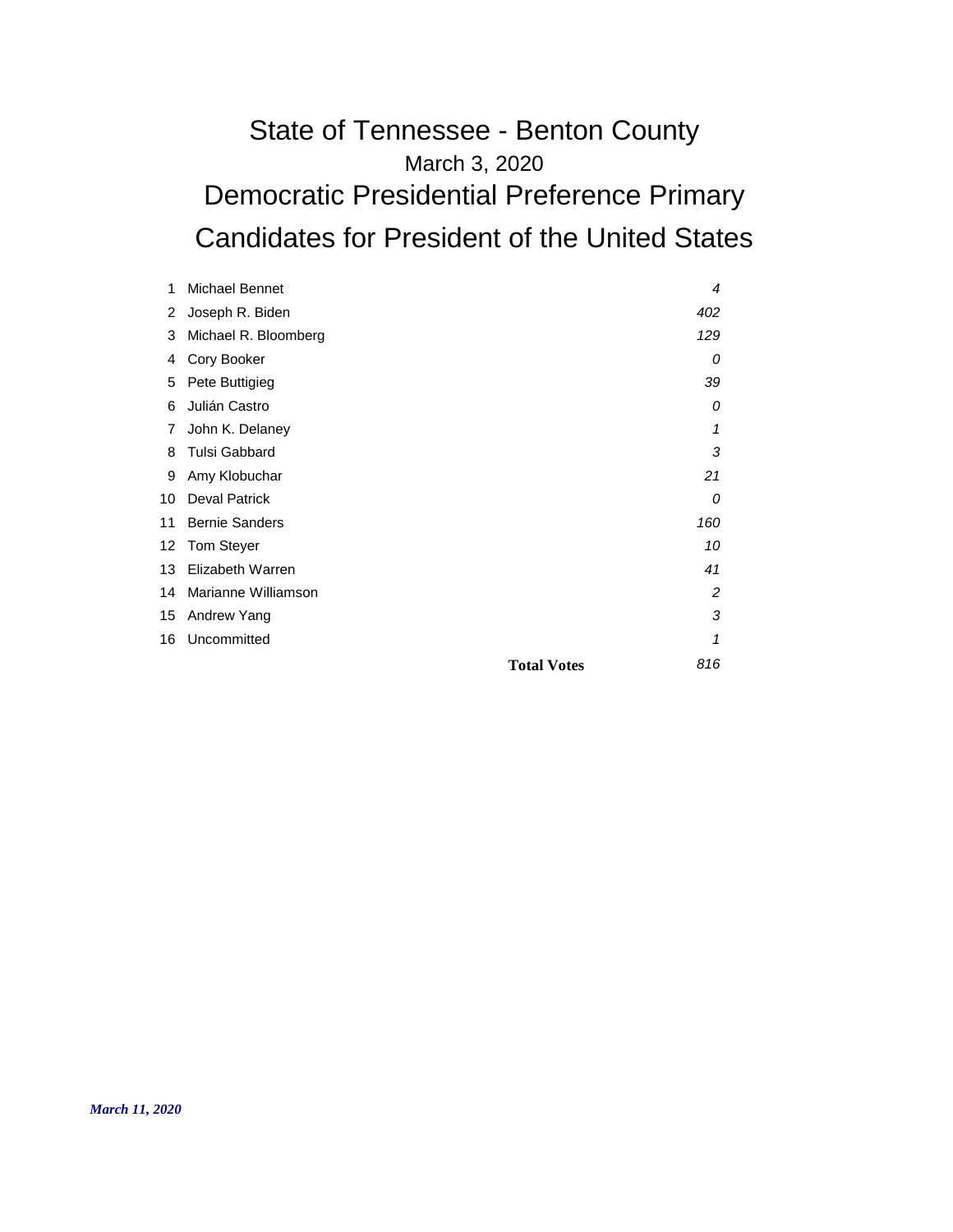# March 3, 2020 State of Tennessee - Benton County Republican Primary Assessor of Property

1 Write-In - Mike Holladay *7*

**Total Votes** *7*